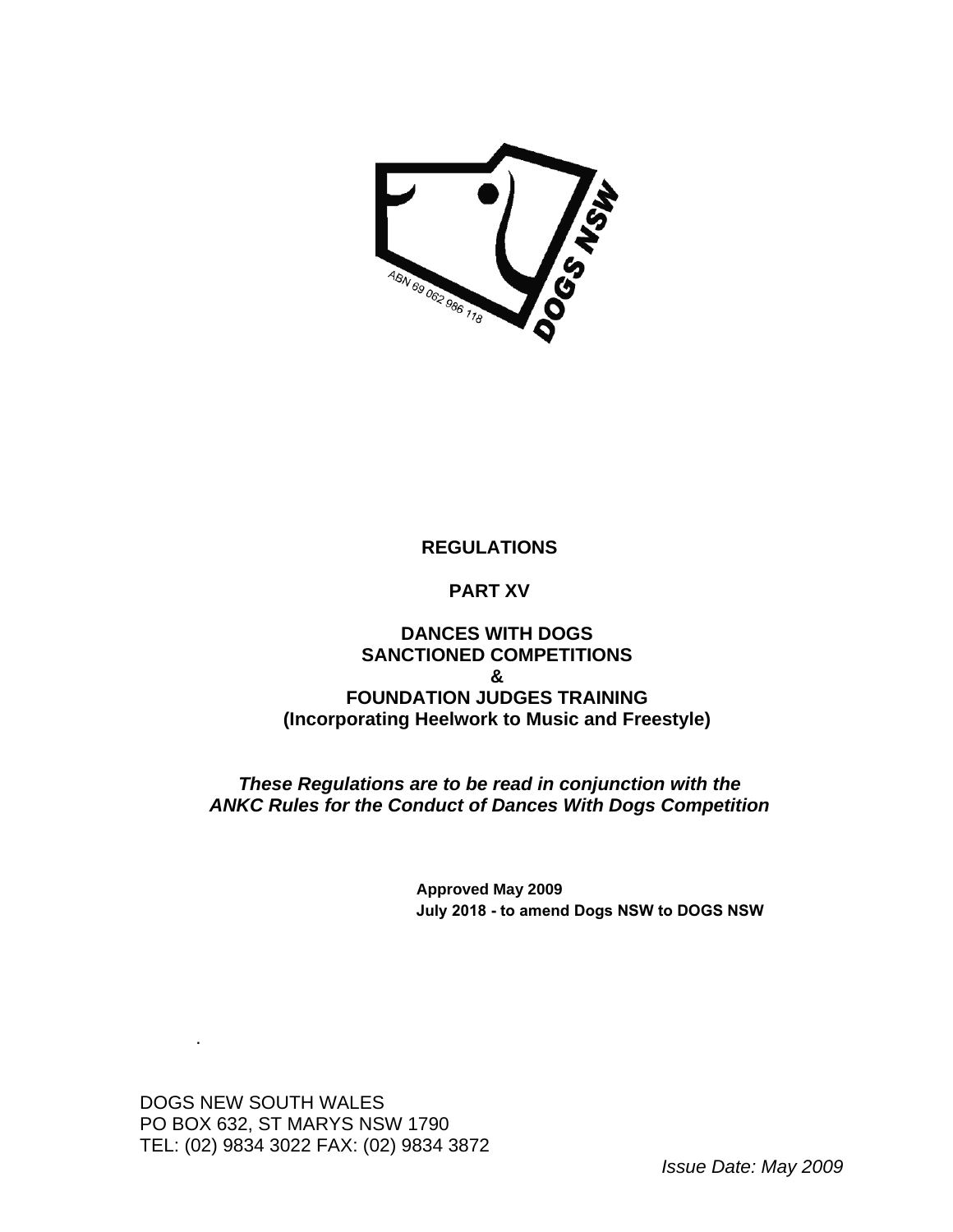# **REGULATIONS**

# **PART XV - DANCES WITH DOGS SANCTIONED COMPETITIONS & FOUNDATION JUDGES TRAINING**

|                  | <b>INDEX</b>                         | <b>PAGE</b> |
|------------------|--------------------------------------|-------------|
| <b>SECTION 1</b> | General                              | 3           |
| <b>SECTION 2</b> | <b>Foundation Judges</b>             | 3           |
| <b>SECTION 3</b> | <b>Training of Foundation Judges</b> | 5           |
| <b>SECTION 4</b> | Examinations                         | 6           |
| <b>SECTION 5</b> | Judges Status after 31 December 2009 | 7           |
| <b>SECTION 6</b> | <b>Guidelines</b>                    | 8           |
| <b>SECTION 7</b> | <b>ANKC Rules</b>                    | 8           |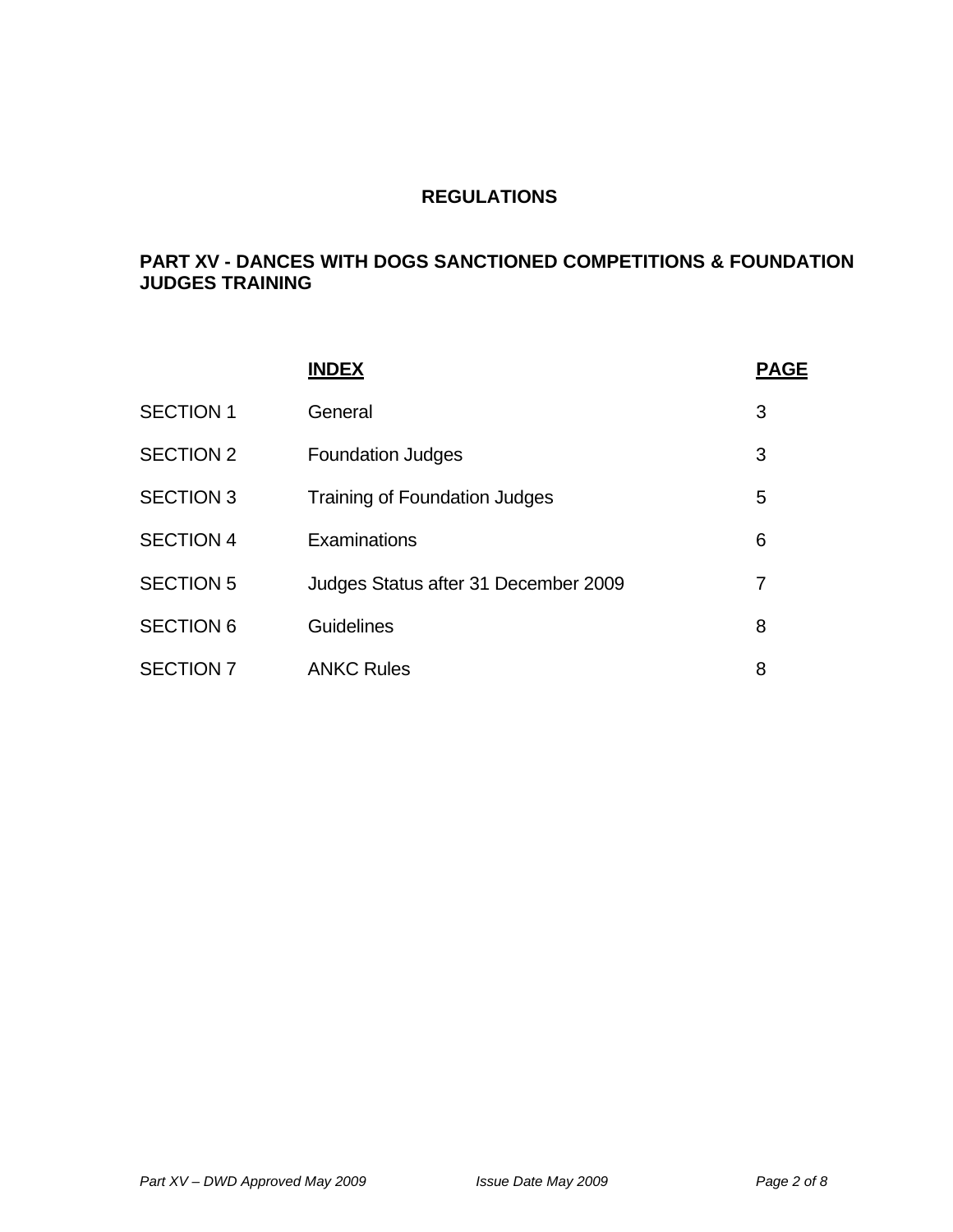### **General**

# 1.1 **Conduct**

 Dances with Dogs competitions sanctioned by the Royal New South Wales Canine Council Inc, trading as DOGS NSW, are conducted under the rules as from time to time approved by the Australian National Kennel Council

# 1.2 **Eligibility**

In order to be entered in sanctioned Dances With Dogs competitions, all dogs must be registered with DOGS NSW or any ANKC State or Territory Body and be over 12 months of age on the day of competition, the owners must be members of DOGS NSW or any ANKC State or Territory Controlling Body.

### 1.3 **Dances With Dogs Competitions**

In accordance with ANKC rules, the only bodies, which may conduct ANKC Dances With Dogs competitions at which qualification certificates may be awarded, are ANKC State/Territory Controlling Bodies and their affiliates.

# **SECTION 2**

### **Foundation Judges**

### 2.1 **Initial Selection Foundation Judges**

The appointment of the foundation Dances With Dogs judges should only occur in the period October 2008 to 31 December 2009, in accordance with the following criteria

- a) Be a financial member of DOGS NSW for a minimum of three (3) years
- b) Be at least eighteen years of age
- c) Be a resident of NSW
- d) Evidence of commitment to the development and promotion of some branch of canine activity, preferably in ANKC or similar sporting competitions
- e) Evidence of having owned, trained and competed/performed with their own dog in DWD or having judged a DWD demonstration competition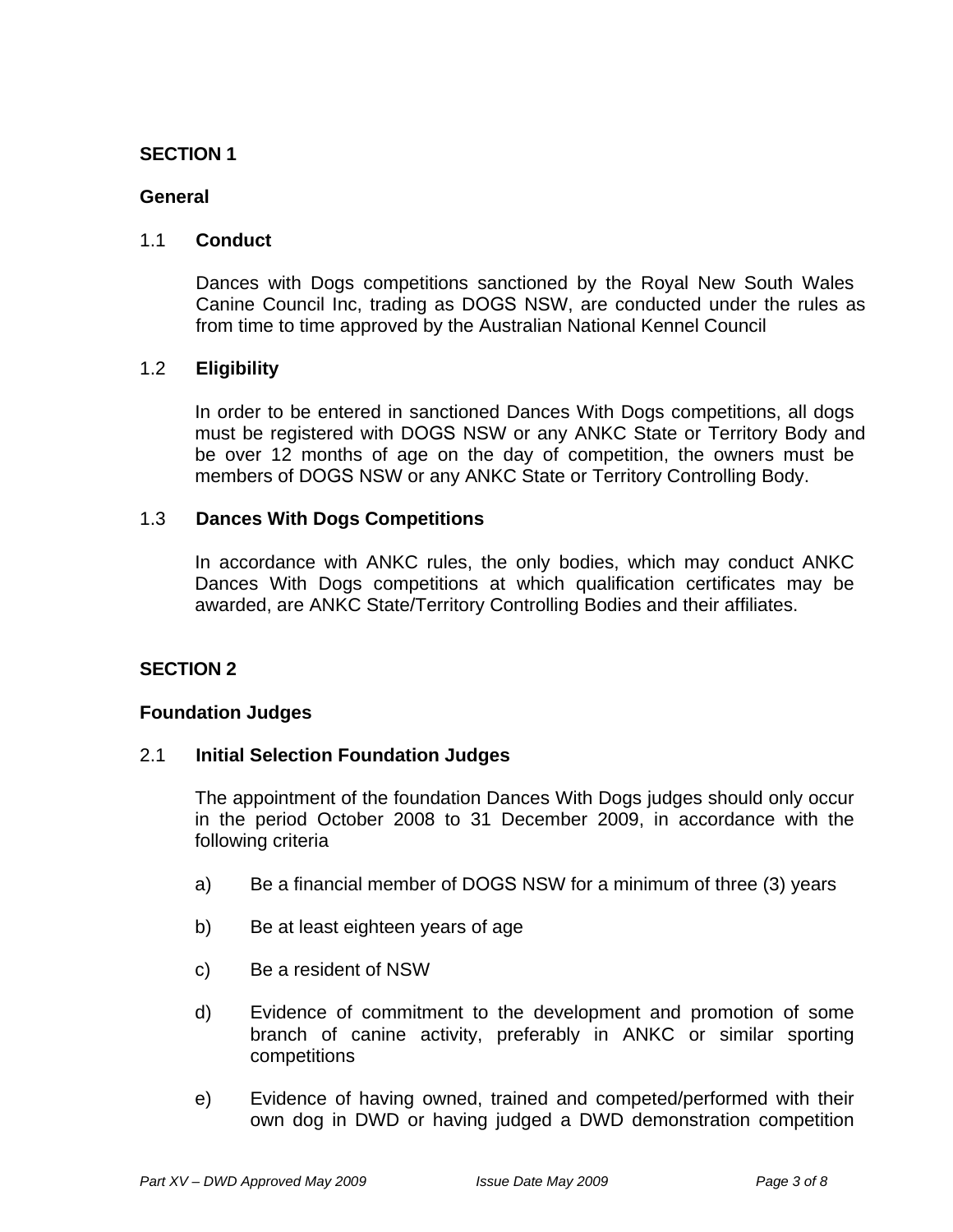(prior to January 2009) or competition (post 1 January 2009) conducted under the auspices of the relevant Canine Control.

f) Apply in writing and submit to DOGS NSW with the application, payment of the relevant Canine Judges' fee

#### 2.2 **Application and Acceptance for Dances With Dogs Judges**

- a) Applications must be made on the prescribed forms and accompanied by the designated fee
- b) The application form must be completed in full and returned to the office of DOGS NSW by the date specified, with the appropriate fee, as advertised by DOGS NSW.
- c) Application forms may be obtained from the office of DOGS NSW.

#### 2.3 **Lectures and Practical Training Sessions**

Lectures and practical training sessions will be conducted. Candidates will be advised of the dates and venues for these sessions. Attendance is compulsory unless extenuating circumstances are advised to the organiser.

An invitation to participate in the Scheme will be withdrawn if questions are not answered honestly or if the answers given are misleading or untrue. DOGS NSW reserves the right to seek verification of any information supplied by the applicant.

If accepted as a candidate, sign a release of DOGS NSW in respect of any liability arising out of the Examination, in such form as DOGS NSW may require.

#### 2.4 **Fees:**

DOGS NSW Board of Directors will set the fee structure for all phases of the Foundation Judges Training Scheme.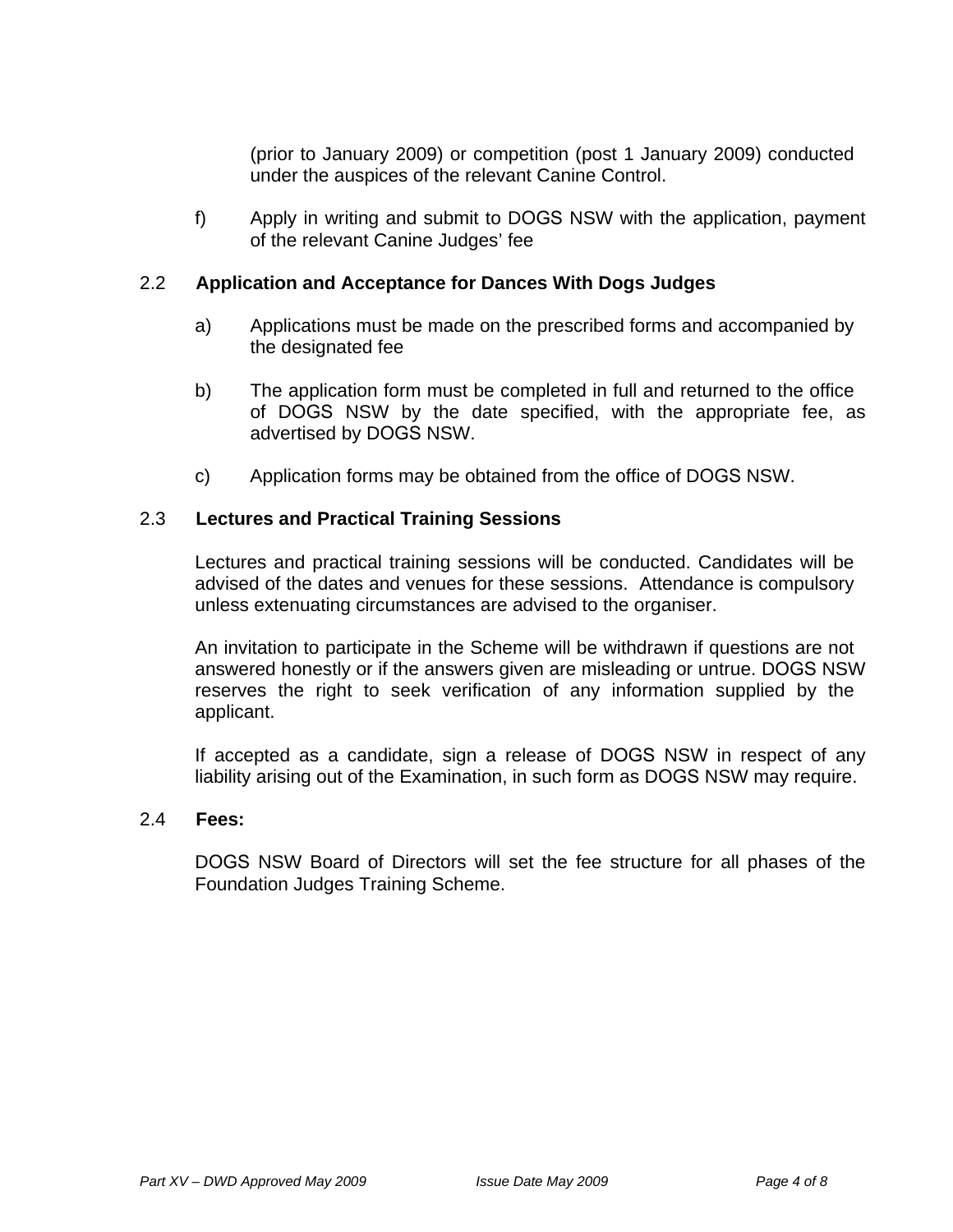# **Training of Foundation Judges**

### 3.1 **Theory:**

#### **Lectures using live performances and prerecorded performances.**

Lectures to potential judges include discussing the rules, the judges' role and obligations, showing what heelwork to music moves are, discussing the differences between Dances With Dogs Heelwork to Music and Dances With Dogs Freestyle. Discussions on entry levels and what would constitute a Starter, Novice, Intermediate and Advanced level routine will also be covered.

Each aspiring judge is required to mark live performances and pre-recorded DVD performances in a simulated situation. Comments, feedback and justification for marks were given will be discussed at the conclusion of each session.

#### 3.2 **Practical Training:**

Each aspiring judge is required to judge live performances and pre-recorded DVD performances of both Dances With Dogs Heelwork to Music and Dances With Dogs Freestyle in a simulated situation.

Their marks will be entered on the official ANKC Judges Marks Sheet.

Comments, feedback and justification for marks given will be discussed at the conclusion of each session.

#### **3.3 Rules and Regulations:**

A lecture on the ANKC Rules and DOGS NSW Regulations will be included in the course.

A written examination on areas covered in the lecture will be included in the open book exam for those aspiring judges who do not already hold a current ANKC accredited judge licence.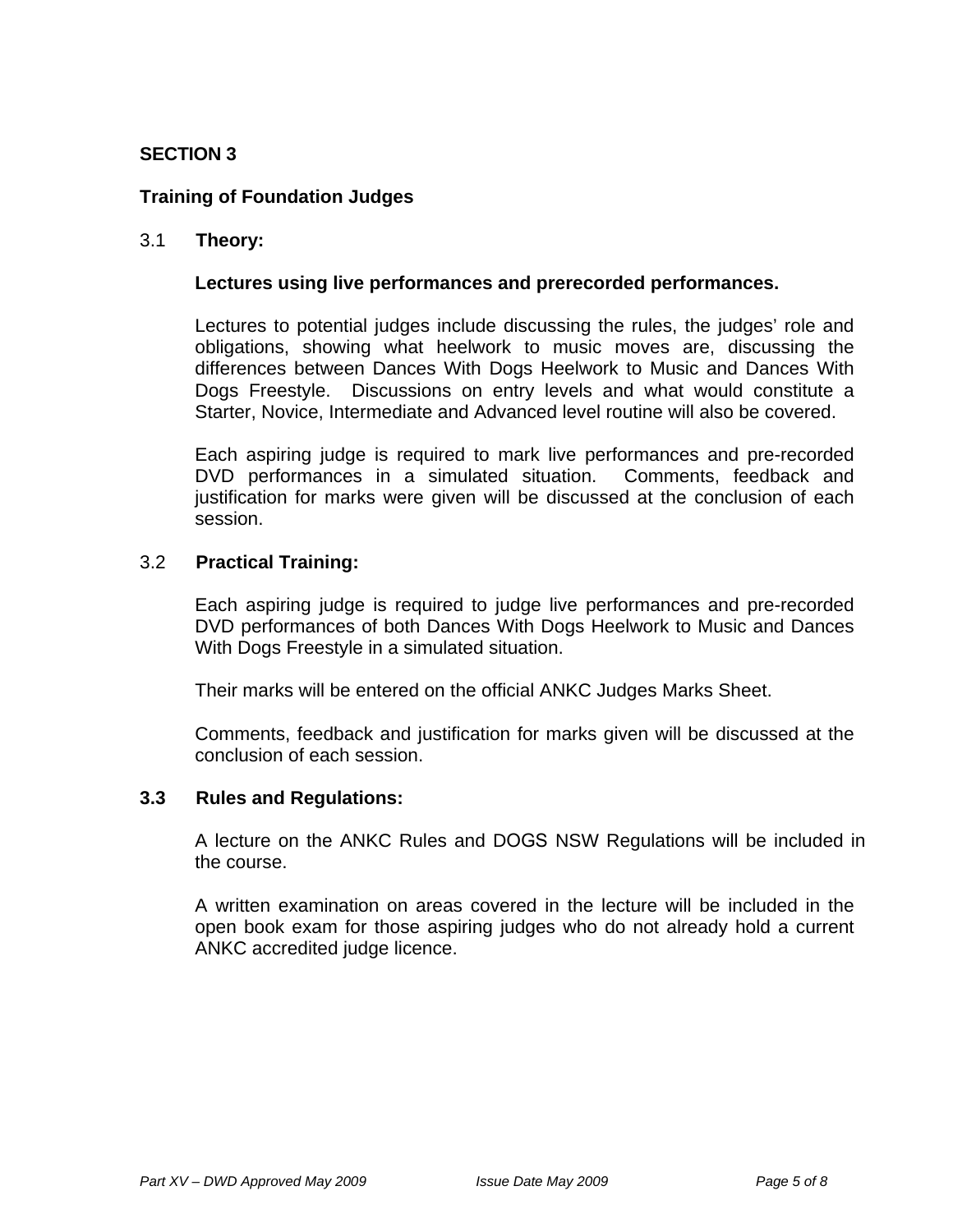#### **Examinations**

#### 4.1 **Resource materials**

The ANKC Rules for the Conduct of Dances With Dogs Competitions and DOGS NSW Regulations will be made available to all aspiring Foundation Judges.

#### 4.2 **Theory Examinations:**

To qualify for the Dances With Dogs Practical Examination the Trainee Judges' must obtain an 80% pass or better in both Theory Examinations.

- a) An open book exam covering the ANKC Rules for the Conduct of Dances With Dogs will require the candidate to obtain a pass mark of 80%.
- b) An open book exam covering ANKC Rules and DOGS NSW Regulations will require the candidate to obtain a pass mark of 80%.
- c) All theory examinations shall consist of short answer and or multiplechoice questions.

All examination papers are to be marked by two (2) licenced DWD Judges' who are members of the DOGS NSW Dances With Dogs Committee.

#### 4.3 **Practical Examination:**

Each aspiring judge will be asked to judge a selection of routines for their Practical Examination. The examination process may be in a simulated situation conducted in the same manner as set down in the Rules for the Conduct of Dances With Dogs Competitions.

To be successful in this component of their training trainee judges must show a complete understanding of the marking system used for each category of Dances With Dogs and the level at which they are judging.

Each aspiring judge is required to mark several judging sheets and be able to substantiate their rationale for the marks that they awarded to each routine.

The standardised criteria in the marking sheet will be used to maintain consistency of marking and training.

Pre-recorded DVDs or Videos will not be used in the practical examinations.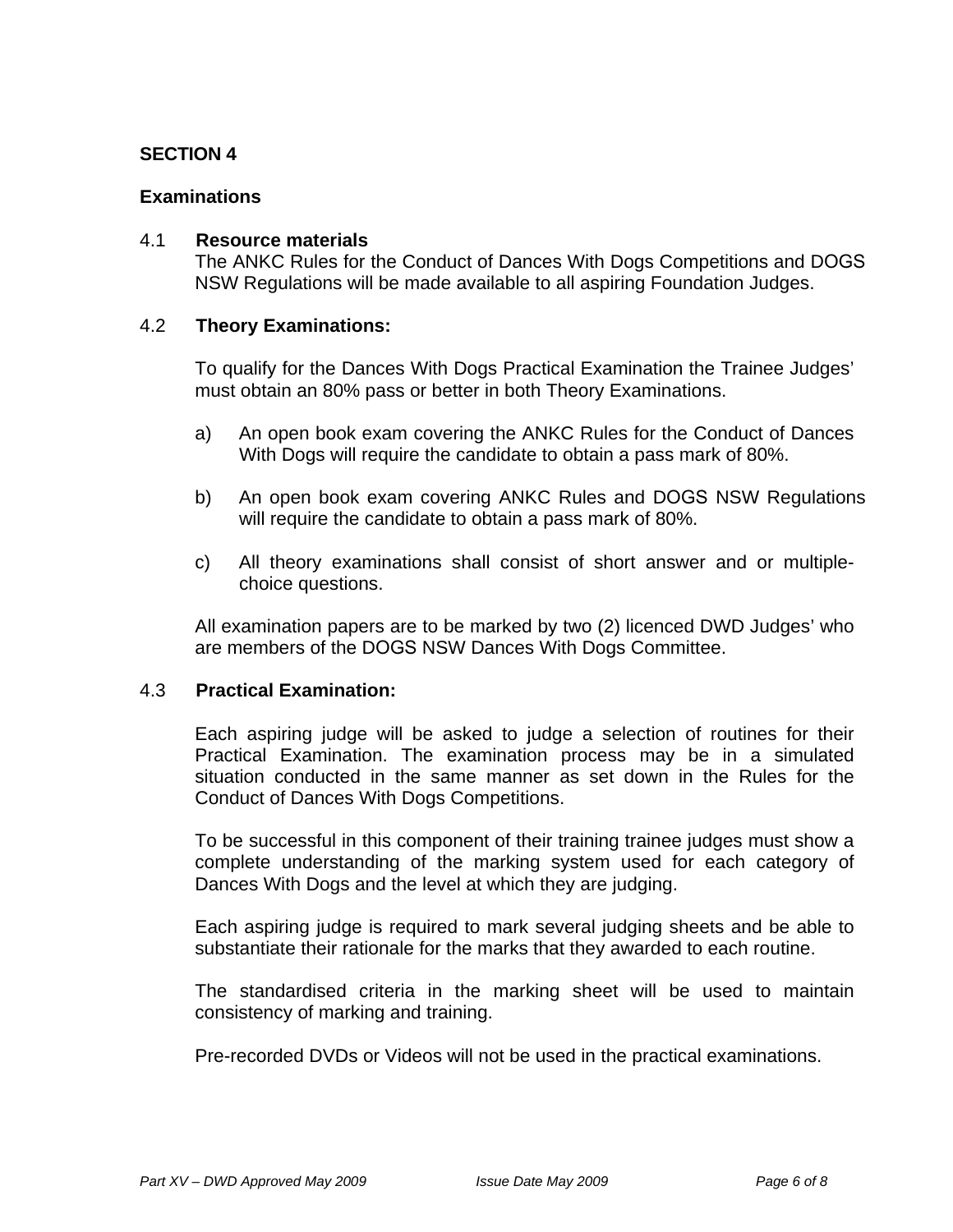# 4.3 **Approval – ANKC Elevation:**

All applicants who have passed both Theory Examinations and the Practical Examination will be recommend by the DOGS NSW Dances With Dogs Committee to the Board of Directors of DOGS NSW for approval as Dances With Dogs Foundation Judge.

#### 4.4 **Guide for Judges**

A guide for judges has been created and will continue to be developed. This is available from the office of DOGS NSW.

# **SECTION 5**

#### **Judges Status after 31 December 2009**

#### 5.1 **Eligibility to apply or continue to be a DWD judge after 31 December 2009**

Any person appointed as a foundation DWD judge may apply for ongoing accreditation as a DWD judge beyond 31 December 2009, on the basis of demonstrated judging experience in the DWD discipline.

#### 5.2 **Persons other than Foundation Dances With Dogs Judges**

Any person, other than a person appointed as a foundation DWD judge, may apply for accreditation by satisfying the criteria, which is currently being developed by the DWD National Committee.

The recommendations for a National Judges Training Scheme will be presented to the ANKC Delegates at the 2009 October Conference.